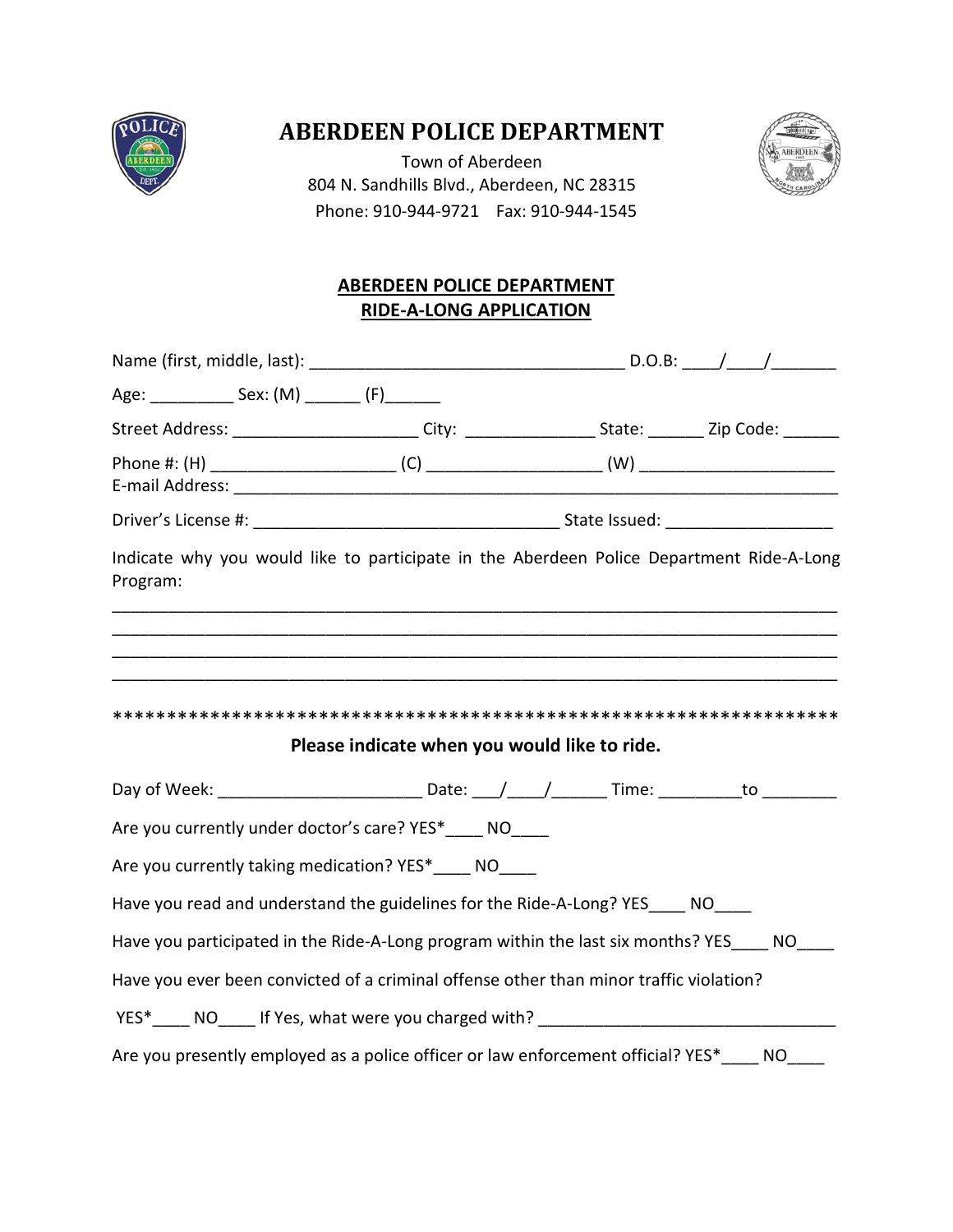## **Aberdeen Police Department Ride-A-Long Program Waiver**

#### **FOR A MINOR (Under 18 Years of Age)**

I, the contract of the contract of the contract of the contract of the contract of the contract of the contract of the contract of the contract of the contract of the contract of the contract of the contract of the contrac (Parent or Guardian's Name) \_\_\_\_\_\_\_\_\_\_\_\_\_\_\_\_\_\_\_\_\_\_\_\_\_\_\_\_\_\_\_\_\_\_\_\_, to participate in the Aberdeen Police Department

(Child's Name)

Ride-A-Long Program. I recognize that my child will be accompanying a police officer on patrol duty, and I have read the program's guidelines. I hereby waive, on behalf of myself and my child, any right and/or cause of action that I or my child may have against the Town of Aberdeen or the Aberdeen Police Department arising from my child's participation in the Ride-A-Long Program.

\_\_\_\_\_\_\_\_\_\_\_\_\_\_\_\_\_\_\_\_\_\_\_\_\_\_\_\_\_\_\_\_\_\_ \_\_\_\_\_\_\_\_\_\_\_\_\_\_\_\_\_\_\_\_\_\_\_\_\_\_\_\_\_\_\_\_\_\_\_\_

(Parent's Signature and Date) (Child's Signature)

### **FOR A LAW ENFORCEMENT OFFICIAL**

I am currently a law enforcement official with

(Name of Department) (Phone #)

I understand that I am NOT to take any law enforcement action while participating in the Ride-A-Long Program, and that the Aberdeen Police Department has not authorized me to take any law enforcement action while I am participating in this program. I hereby waive any right and/or cause of action that I may have against the Town of Aberdeen or the Aberdeen Police Department arising from my participation in the Ride-A-Long Program.

\_\_\_\_\_\_\_\_\_\_\_\_\_\_\_\_\_\_\_\_\_\_\_\_\_\_\_\_\_\_\_\_\_\_\_\_\_\_\_\_\_\_\_\_ \_\_\_\_\_\_\_\_\_\_\_\_\_\_\_\_\_\_\_\_\_\_\_\_\_\_\_\_\_.

(Signature) (Date)

\_\_\_\_\_\_\_\_\_\_\_\_\_\_\_\_\_\_\_\_\_\_\_\_\_\_\_\_\_\_\_\_\_\_\_ \_\_\_\_\_\_\_\_\_\_\_\_\_\_\_\_\_\_\_\_\_\_\_\_\_\_\_\_\_\_\_\_\_

### **FOR AN ADULT**

I hereby waive any right and/or cause of action that I may have against the Town of Aberdeen or the Aberdeen Police Department arising from my participation in the Ride-A-long Program.

\_\_\_\_\_\_\_\_\_\_\_\_\_\_\_\_\_\_\_\_\_\_\_\_\_\_\_\_\_\_\_\_\_\_\_ \_\_\_\_\_\_\_\_\_\_\_\_\_\_\_\_\_\_\_\_\_\_\_\_\_\_\_\_\_\_\_\_\_\_\_

(Signature) (Date)

| Approved: National Approved:           | Denied:           |  |  |
|----------------------------------------|-------------------|--|--|
| Team Assigned:                         | Officer Assigned: |  |  |
| Date Ride-A-Long Program is scheduled: |                   |  |  |
| Date Ride-A-Long Program is completed: |                   |  |  |
| Officer Assigned:                      |                   |  |  |
|                                        |                   |  |  |